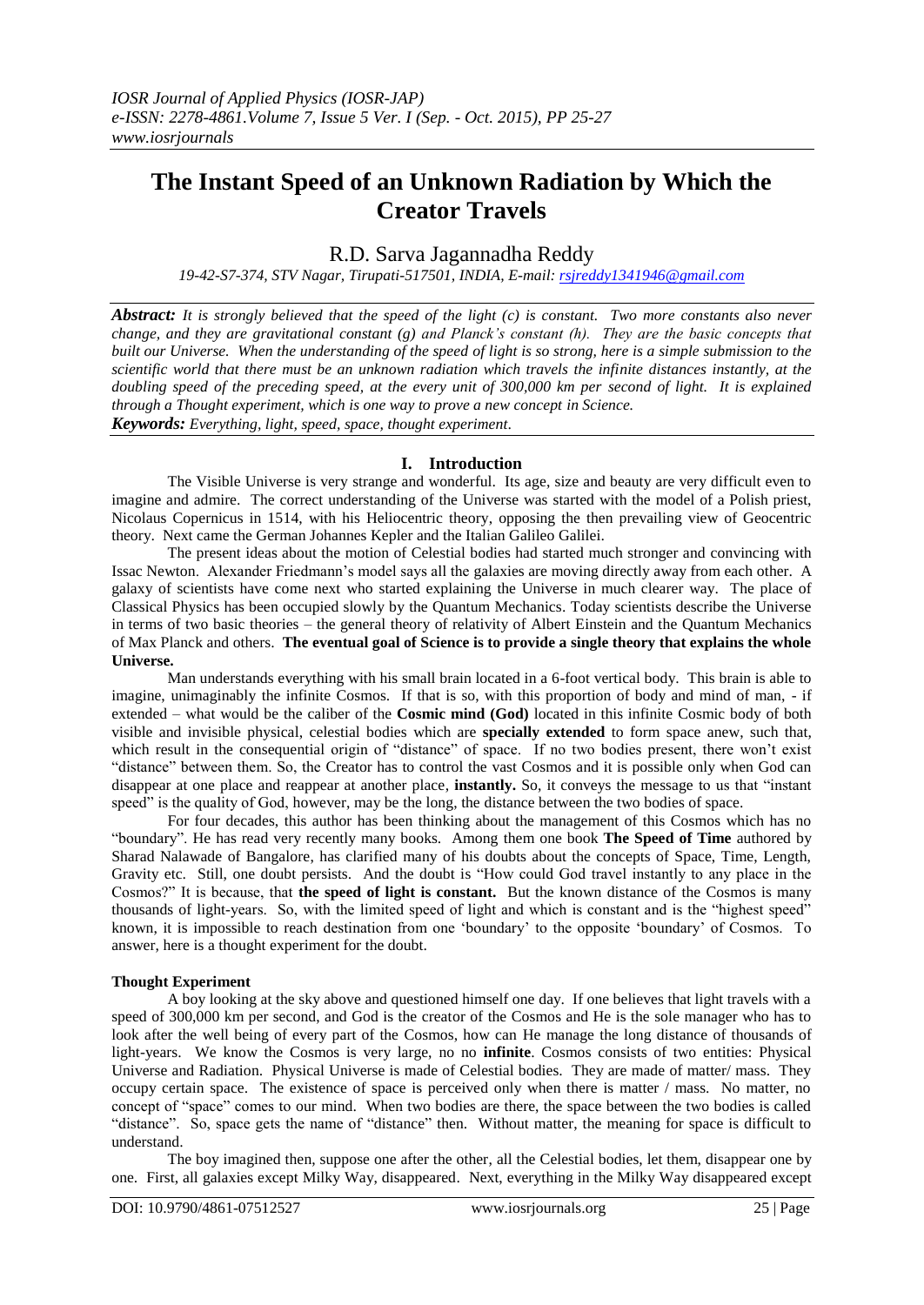Solar Family. Next, all the planets in the Solar Family disappeared, except the Earth. Finally, the Earth too has disappeared, leaving the boy "standing" in space. What that exists after the disappearance of everything is "Space". It is nothing. No mass. But **Everything has originated from Nothing.** Still, "Space" is not a container. If it were to be a big bowl, Cosmic bowl, next question will be, what is beyond this container ? So, space is not a container. **Albert Einstein** has given a right meaning for Space.

"Physical objects are not in space, but these objects are **spatially extended**. In this way the concept "empty space" loses its meaning".

#### Albert Einstein

June  $9^{th}$ , 1952

Coming to the earlier **Thought Experiment** of the boy, the Cosmos is of many thousands of lightyears dimension. Light has a limited speed. The boy was while thinking thus, how does God manage this infinite Universe by Himself alone with a limited, though fastest, if right, travelling speed of Light ? **Suddenly, a light in the human form appeared before the boy.**

In the mean time a message came unexpectedly to the God that some "accident" had occurred on the other side of the Physical Universe, while the God was with the curious boy discussing about Cosmos.

God took the boy on His shoulder immediately and carried him to the other side of the Universe. The boy was intelligent and he noted the time in his wrist watch before starting. After the business was over at the accidental spot, God brought back the boy, where they had started before. **The God disappeared**. The boy was surprised when he saw his watch showing the time. Just only two minutes had elapsed. The boy could not understand how could the God travel so fast with the limited speed of 300, 000 km per second, so many thousands of light-years of distance ? Impossible.

The "distance" speaks many years for travel. But, actually the boy travelled with God, up and down, **in less than two minutes**. His friends and his members at home, everything was normal to him, as if nothing had happened. No body aged.

The boy thought and thought. Finally, he came to the following conclusion.

- **1. Either, the light does not travel with constant speed, and;**
- **2. The speed of the light gets doubled successively or;**
- **3. There must be another Radiation for God to travel with it.**

The boy looked at the sky above. He was confused much more now. The boy was reminded of Mark Twain, who said **"the more you explain it, the more I don't understand it"**. With light speed it is impossible to cover the distance from one boundary of the Physical Universe to its opposite boundary having a distance of thousands of light-years, in less than two minutes, up and down, he murmured, again and again.

By the blessings of God, at last, he got the following explanation. Let us divide the distance between the two boundaries.



Every unit  $= 300,000$  km (of light speed)

The God might have travelled every unit of distance of 300,000 km **doubling successively** of the earlier unit. How ?

| First unit of distance  |                   | in 1 second                 |
|-------------------------|-------------------|-----------------------------|
| Second unit of distance |                   | in $1/2$ second             |
| Third unit of distance  | $\qquad \qquad -$ | in $1/4$ second             |
| Fourth unit of distance |                   | in $1/8$ second             |
| Fifth unit of distance  | $=$               | in $1/16$ second            |
| Sixth unit of distance  |                   | in $1/32$ second and so on. |

So, at every crossing of unit of 300, 000 km, the speed of light gets doubled over the immediate preceding speed. This way, even many thousands of light-years distance takes less than two minutes.